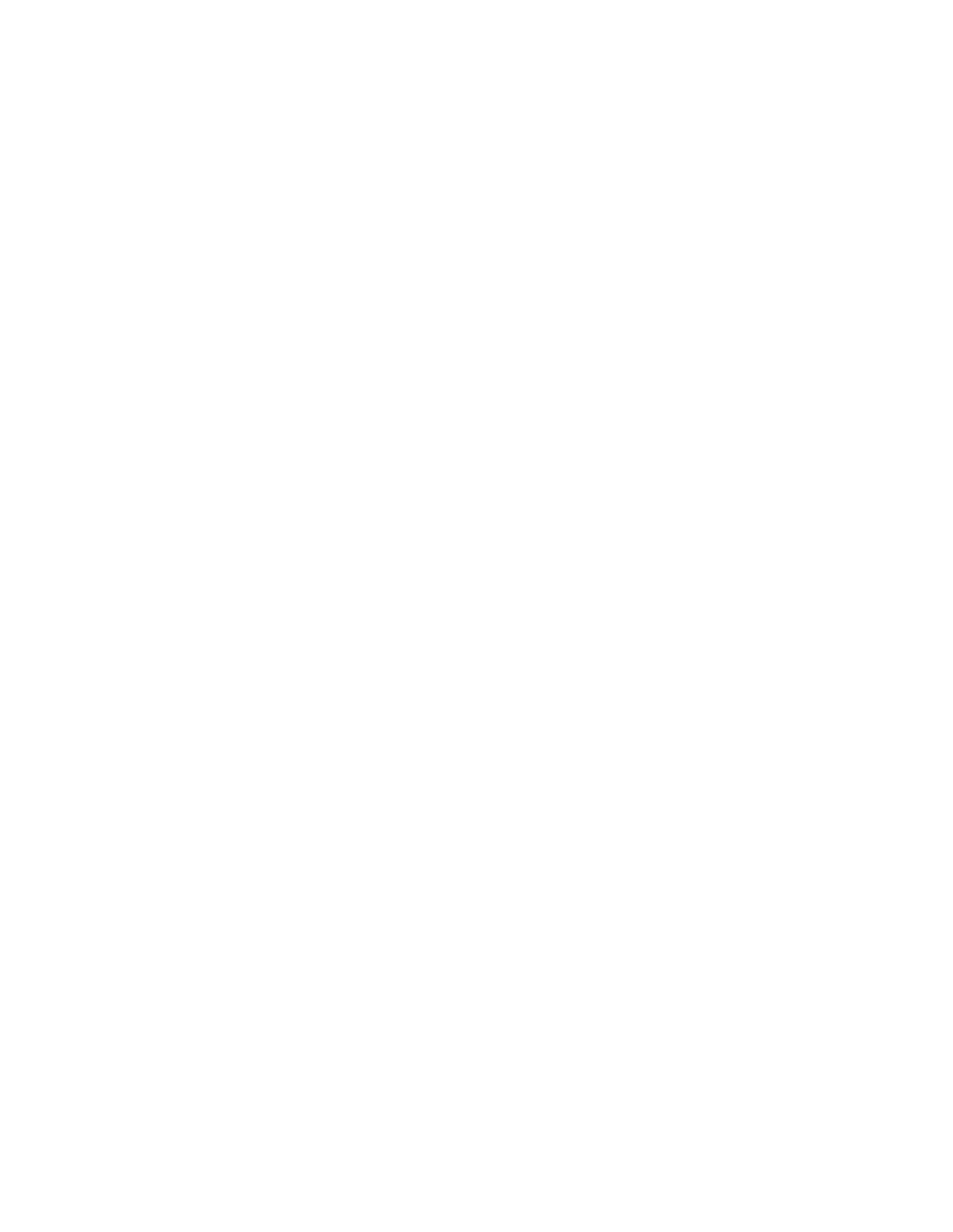## **Schenectady County Airport – Off-Site Tree Obstruction Removal Environmental Assessment Air Quality Documentation**

The proposed Project was evaluated under the Aviation Emissions and Air Quality Handbook (Handbook) published by the Federal Aviation Administration (FAA)<sup>1</sup>. The air quality assessment process is outlined in Section 4.

The first step of the process is to determine the need for the assessment based on four factors:

- 1. Project Definition
- 2. FAA Involvement
- 3. Emissions Increase
- 4. Ambient Air Quality

## *1. Project Definition*

The purpose of the project is to remove off-site tree obstructions at the Schenectady County Airport (SCH) in Glenville, NY. Trees will be removed from the western end of Runway 10-28. The project will not cause permanent increases in air or local traffic.

## *2. FAA Involvement*

The project is being partially funded through the FAA's Airport Improvement Program.

## *3. Emissions Increase*

Although the project will not increase the airport capacity, temporary increases in emissions will occur during construction activities.

# *4. Ambient Air Quality*

The airport is located in Schenectady County, NY. Schenectady County is designated by the Environmental Protection Agency (EPA) as being in attainment with all National Ambient Air Quality Standards and a General Conformity analysis under 40 CFR 93, Subpart B is not required.

Using these four factors and the flowchart in Figure 4-3 of the Handbook, the level of assessment required was determined to be an emission inventory.

## Emission Inventory Methodology

The project will not cause permanent increases in air or local traffic. Only emissions from construction activities will be caused as a result of the project.

Emissions from construction activities were estimated using the Airport Construction Emissions Inventory Tool (ACEIT) published by the Airport Cooperative Research Program in Report 102<sup>2</sup>.

<sup>&</sup>lt;sup>1</sup>https://www.faa.gov/regulations\_policies/policy\_guidance/envir\_policy/airquality\_handbook/media/Air\_Quality\_H andbook\_Appendices.pdf

<sup>2</sup>http://www.trb.org/ACRP/Blurbs/170234.aspx